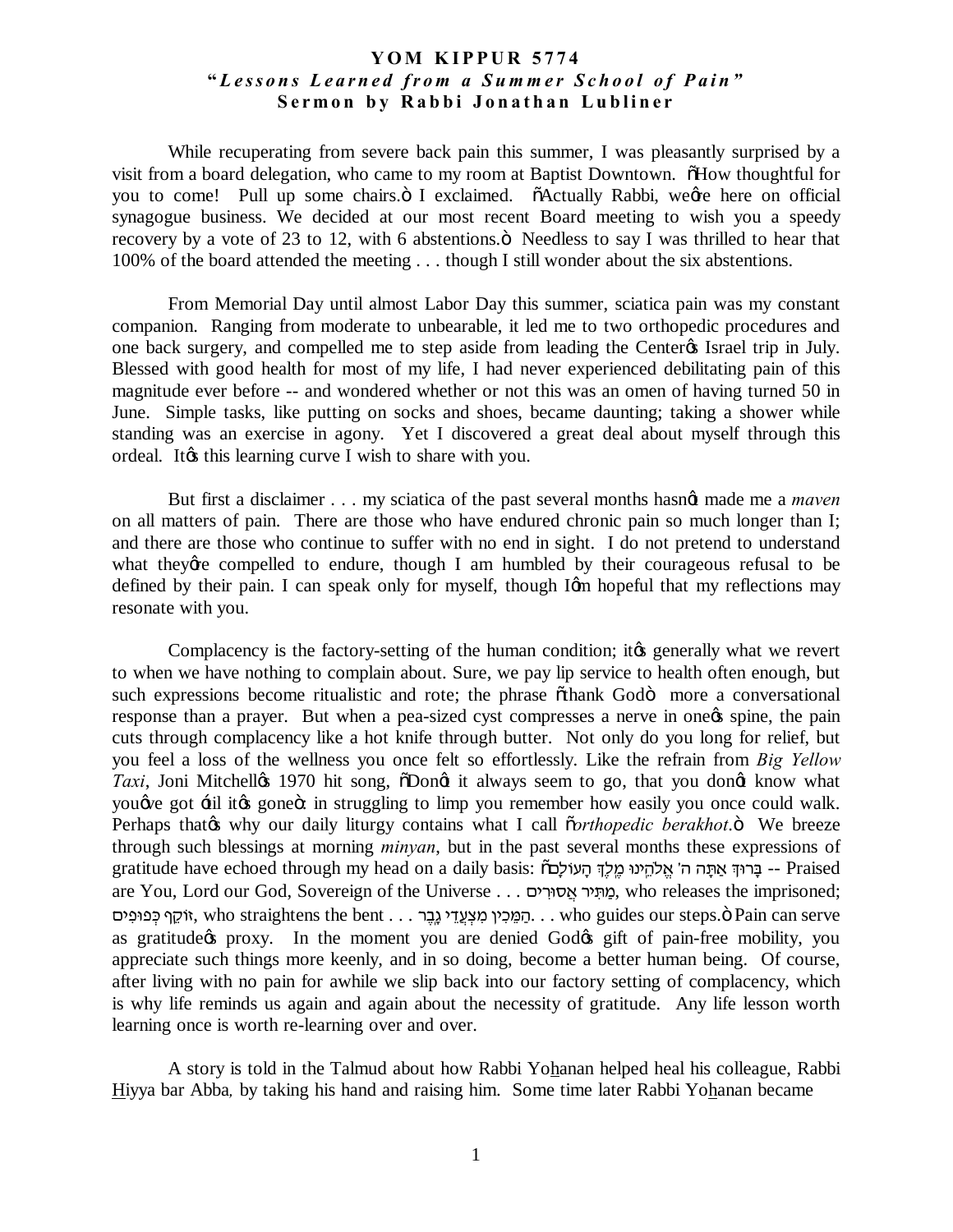sick, but was restored to health through the outstretched hand of his friend, Rabbi Hanina. If Rabbi Yohanan had the power to heal others, why couldnot he help himself? The Talmudos answer is short and sweet: "מען חבוש מתיר את עצמו מבית האסורים - The prisoner cannot free himself from jailö (Babylonian Talmud, *Berakhot* 5b).

There to nothing more important to the healing process than the participation of the patient herself. It to not simply a matter of following doctors orders, but believing in your ability to recover, to overcome. Yet no prisoner can free himself from a jail without the help of others. This summer countless folks furnished me with a powerful antidote to pain: your care and compassion were like keys to my jail cell. So often I give been called upon to care for others  $\dots$ and suddenly the tables were turned. Ign supposed to care for you: almost overnight I became a patient struggling with my own fragility. How can I adequately convey how each Facebook message, each greeting card, each wish for a speedy recovery helped me? No, your prayers were not analgesics or opiates; they didnot make the pain go away. But they were my spiritual Celebrex, an anti-inflammatory medication, that remedied my inflammation of anxiety at being unable to function as a rabbi. You see, when you *dee* already feeling helpless, it as oh-so-easy to feel vulnerable about almost every other area of your life. The message you sent me was:  $\delta$ We care and want you to know that you make a difference in our lives; because we care, you need to take the time to heal. $\ddot{o}$  In ways I myself dongt fully comprehend, your good wishes raised me up and helped restore me to health. I mean this quite literally.

I have also learned there a world of difference between pain and suffering: Pain is something that happens to us; suffering is something we cause ourselves. There are those who experience pain without suffering, while others choose to suffer even in the absence pain --  $\tilde{\sigma}$ Good morning, Pooh Bear, $\ddot{\sigma}$  says Eeyore,  $\tilde{\sigma}$ If it is a good morning, which I doubt. $\ddot{\sigma}$  We all know Eeyores for whom the glass is perpetually half empty, and for whom a good day is merely one in which disaster has yet to strike.

By the same token, however, there are people with pain who choose not to suffer. The best way to get rid of the pain is to feel the pain, ö argues physician and holistic healer, Deepak Chopra. To transcend pain you must first accept the reality of its presence. In that moment you begin to understand you the something more than what you feel. Your pain belongs to you, but you need not belong to it. There is a wholeness and a healthiness underneath and beyond the pain.

This isngt about being a tough guy, a stoic; itgs not about denying that you hurt. I wongt tell you it was easy finding humor in my pain . . . I had my share of groans, moans, *krechtzing* and *oy veys*. Still, there was something laughable in my wife putting on my socks, shoes and tying my shoelaces as if I were a pre-schooler -- especially when you de 50 years-old! The said,  $\delta$ Thank you, mommy! $\delta$  And Susan smiled. And so did I. And in that smile I was grateful to have a wife willing to tie my shoelaces. And in that moment I was just me. As writer Norman Cousins once observed,  $\delta$ Hearty laughter is a good way to jog indoors without having to go outdoors. $\ddot{o}$  During my illness there was no way I could get to the gym, but at times laughter offered a viable emotional alternative -- it may not have burned as many calories as exercise, but it certainly released plenty of endorphins!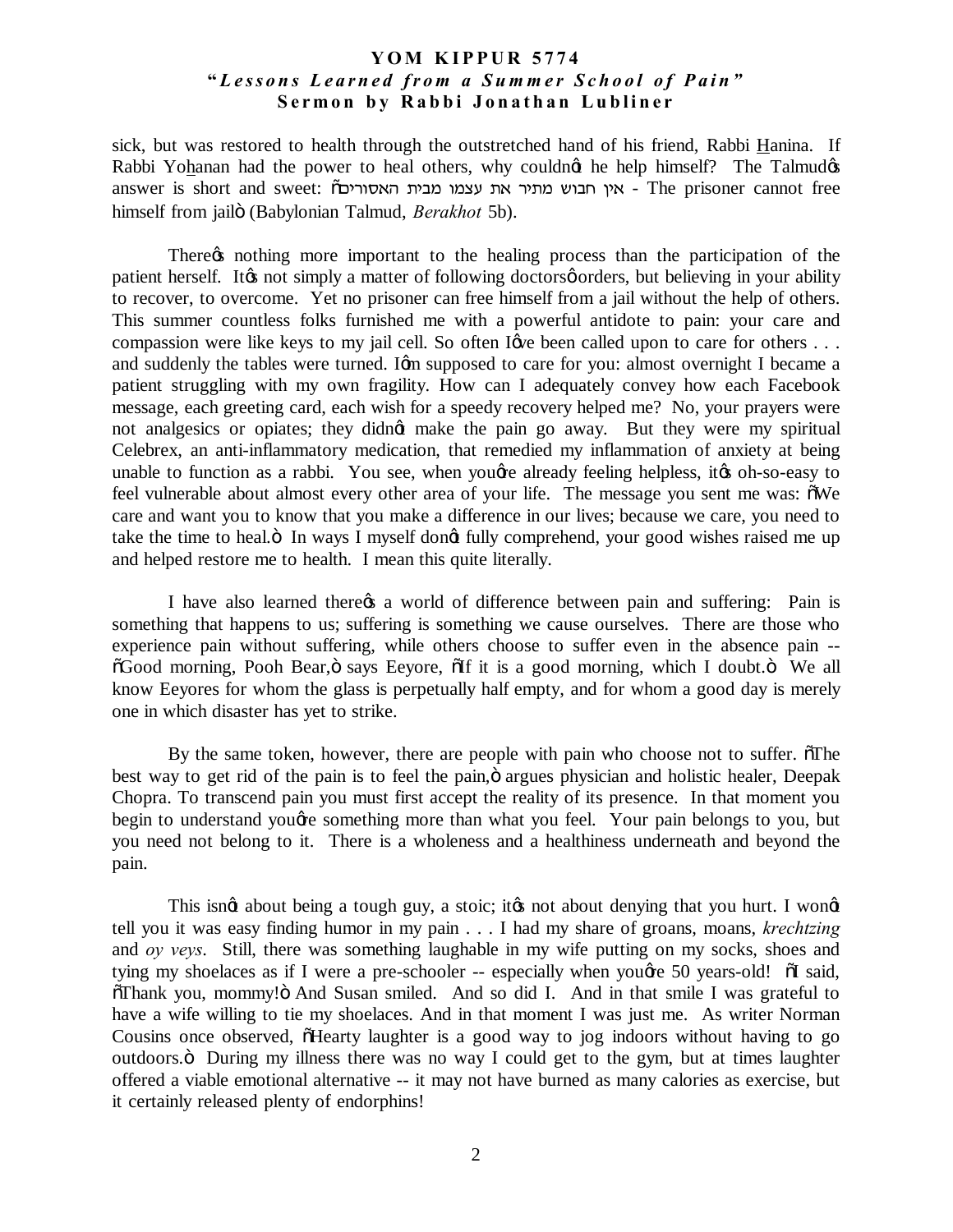The English word  $\tilde{\rho}$  patient comes from the Latin meaning  $\tilde{\rho}$  bearing pains or trials without complaint. $\ddot{o}$  In the 14th century, the word also came to denote  $\ddot{o}$  an individual awaiting or under medical care and treatment. The association of these definitions may have arisen from the dismal state of medieval medicine when treatments were often as painful as useless. In our day, however, we forget the linkage between the two. Indeed, given the speed with which our technological world moves, today's patient is more impatient than ever for instant convalescence. Obviously it doesn't help that our system of medical care is also burdened by unnecessary layers of bureaucracy; If you we ever had to wait day-after-day for some anonymous functionary to pre-certify your procedure or surgery, while you anxiously sit on the sidelines in pain, you know exactly what I mean. This, too, was part of my summer education.

Yet pain can teach the value of patience. Medicine is a science, but it to also an art. Every person responds differently to treatment. What is successful much of the time might not work in every case; you might just be the exception to the rule.  $\tilde{\alpha}$ You should feel better in a few daysö is a prognosis, not a prophecy. And even when it comes to pass, a few days might be two, but it could be three, or even four. Living within your body means accepting its unique quirkiness. There is no genie to call from a magic bottle to alleviate one's pain on demand. Of course, there are prescription drugs like Oxycontin, which pretend to be that genie, but their promise of relief can come at a very steep price if we put our faith in them too deeply or for too long.

When we hurt it to remarkable how gladly we'd trade time for relief from severe pain. Who wouldng hit the fast forward button to the moment of being pain-free  $\dots$  even if the price of doing so were to lose some of the life-time that God has granted you? So how much of your life would you be willing to give up to avoid pain -- a week, two weeks, a month, a year? Yet be careful before you agree too quickly. It could well be a Faustian bargain -- time is all we have.

Did you ever consider that the word  $\tilde{\text{ohappings}}$  contains within itself all the letters of the word "pain"? There is no meaningful celebration without the experience of pain. That the wonder of childbirth is accompanied by pain is cosmic recognition of this reality. That we shatter a glass at a Jewish wedding is a symbolic reflection of this truth. That we add *Yizkor* on our most joyous holidays echoes this life lesson as well.

Rabbi Yohanan -- whom I mentioned earlier as the sage who could only heal others but not himself -- once asked rhetorically: "למה נמשלו ישראל לאית -- Why is Israel compared to an  $\rm~olive?$  ס'וויץ ישראל אין חוזרין למוטב אלא ע"י געוויץ sive? הית האינו מוציא שמנו אלא ע"י האינו  $\rm~To$ teach that just as an olive produces its best oil when squeezed, so Israel produces its best in times of affliction" (Babylonian Talmud, *Menahot* 53b). No, we never seek pain, yet if life is for learning, then pain is on the faculty of life to college. It is simply part of the core curriculum for being human.

Every Shabbat and festival we precede the recitation of *Birkat Hamazon*, the Grace after Meals with *Psalm* 126, which teaches, "כְּאֲרָנָה יִקְצְרֹחָ eras, who sow in tears, shall reap with songs of joy. " Over the years I we watched people sow in tears and reap in joy; often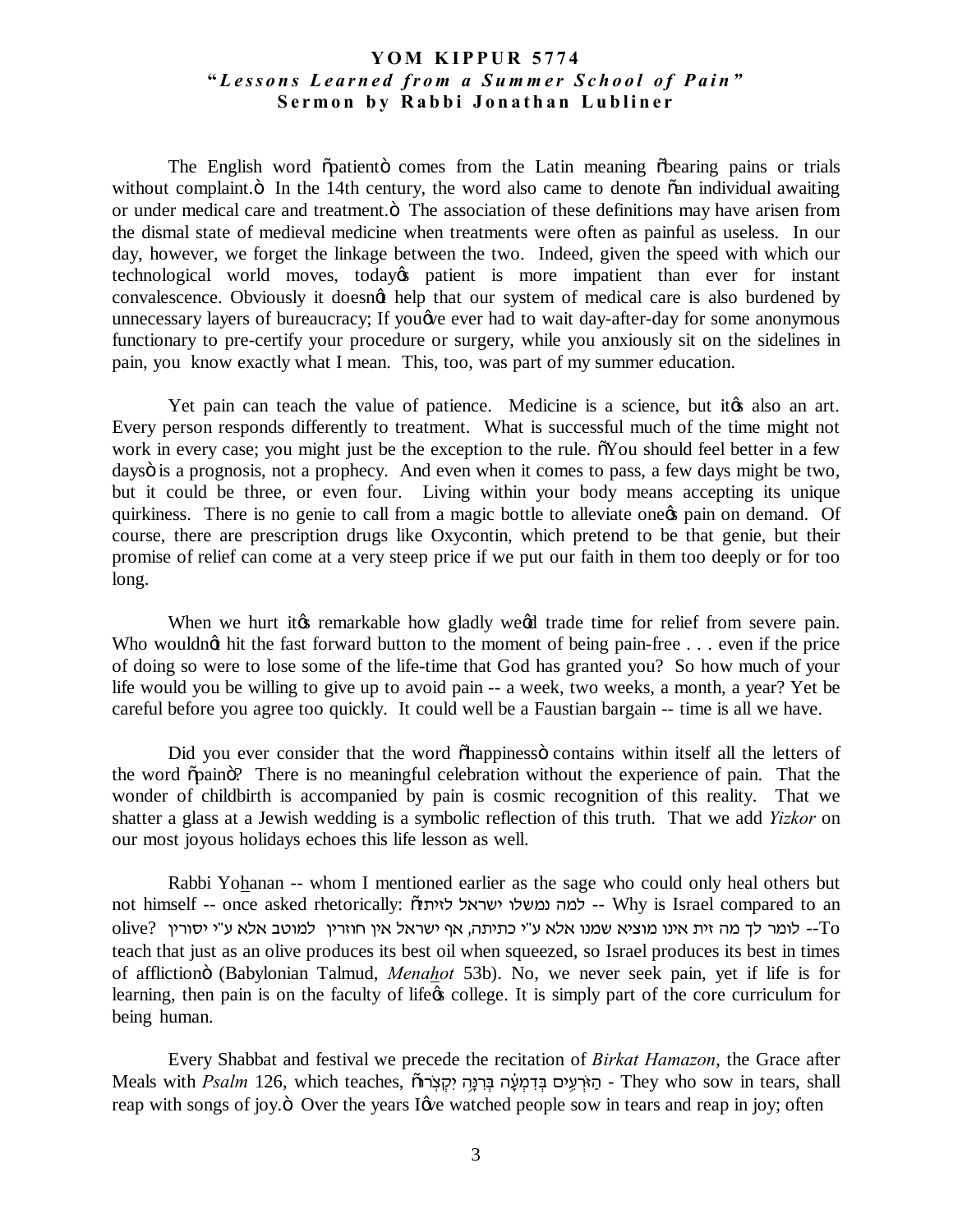the nexus of sorrow and celebration is measured in weeks, days, even minutes.

As many of you now know, Esther Ohayon, a beloved member of our pre-school faculty, was killed last night as she crossed San Jose Boulevard. She was walking with her daughter, Orly, to *Kol Nidre* services at Etz Chaim Synagogue. Surely the moment before they began to cross the intersection they had no inkling of what was about to happen . . . Mother and daughter were wonderfully close. They walked to *shul* together, and looked forward to spending the holiest day of the Jewish year with each other. There is no reason to believe they were anything but content as they approached the light at the corner. Yet within the space of a few seconds, Esther was dead and Orly was critically injured. This morning our prayers are with Orly as she faces the daunting challenges, physical and emotional, in the months ahead. Such is the lesson of pain and joy that Yom Kippur teaches by way of liturgy, and life by way of example.

Some years ago I shared with you the memory of officiating at a wedding while concealing from the happy couple the news that my father had died earlier that afternoon. I stood just a few feet away from the blissful bride and groom, who were oblivious to my sorrow . . . and vowed to do everything I could to keep them ignorant of my grief. But life teaches us that happiness and hurt dongt simply co-exist in temporal or spatial proximity; in some ways they elicit similar reactions from people.

I g observed countless families want to share their *simhah* with the entire community -you can almost feel their happiness exploding outwardly, impelling them to give *tzedakah*, to invite the congregation to *kiddush*, to become more solicitous of others *because* they are happy. As Rabbi Nahman of Bratzlav once said,  $\delta$ Joy opens the heart as giving itself leads to joy. $\ddot{o}$ 

But I give also seen people use their happiness to circle the wagons and push others away. Itgs *my* day . . . *my* songs *bar mitzvah*, *my* daughtergs wedding. Why should I pay for a bunch of strangers to eat *kiddush*? Why should I invite other kids from my child $\alpha$  grade if she doesn $\alpha$ like them? To be sure, a *simhah* doesngt have the power to transform a kind person into a selfish one any more than it will turn a self-centered individual into a paragon of generosity. Rather, joy is like a magnifying glass, concentrating the personality of the individual already present.

So, too, with affliction. Pain can topple the walls that separate us from others, or they can fortify them, building them higher, rendering them more impenetrable. When I hurt, I can at that moment define my entire world by my pain. The GH ow can you talk to me about your needs when Igm the one whogs in pain?" or "our knew how terrible I felt, you wouldngt bother me with your petty concerns! $\ddot{\text{o}}$ 

Still, often enough, it the exact opposite that happens. The cancer patient finds hope in helping others cope with fear and uncertainty. The recovering addict maintains his own sobriety by sponsoring a person trying to stay clean; the mourner visits someone elsects *shiva* and finds comfort in knowing she has consoled another human being. In its wisdom Judaism has always known that pain, like joy, can be a powerful teacher of empathy. The very key to our own healing requires that we find meaning by awareness of others in their hours of pain or moments of joy.